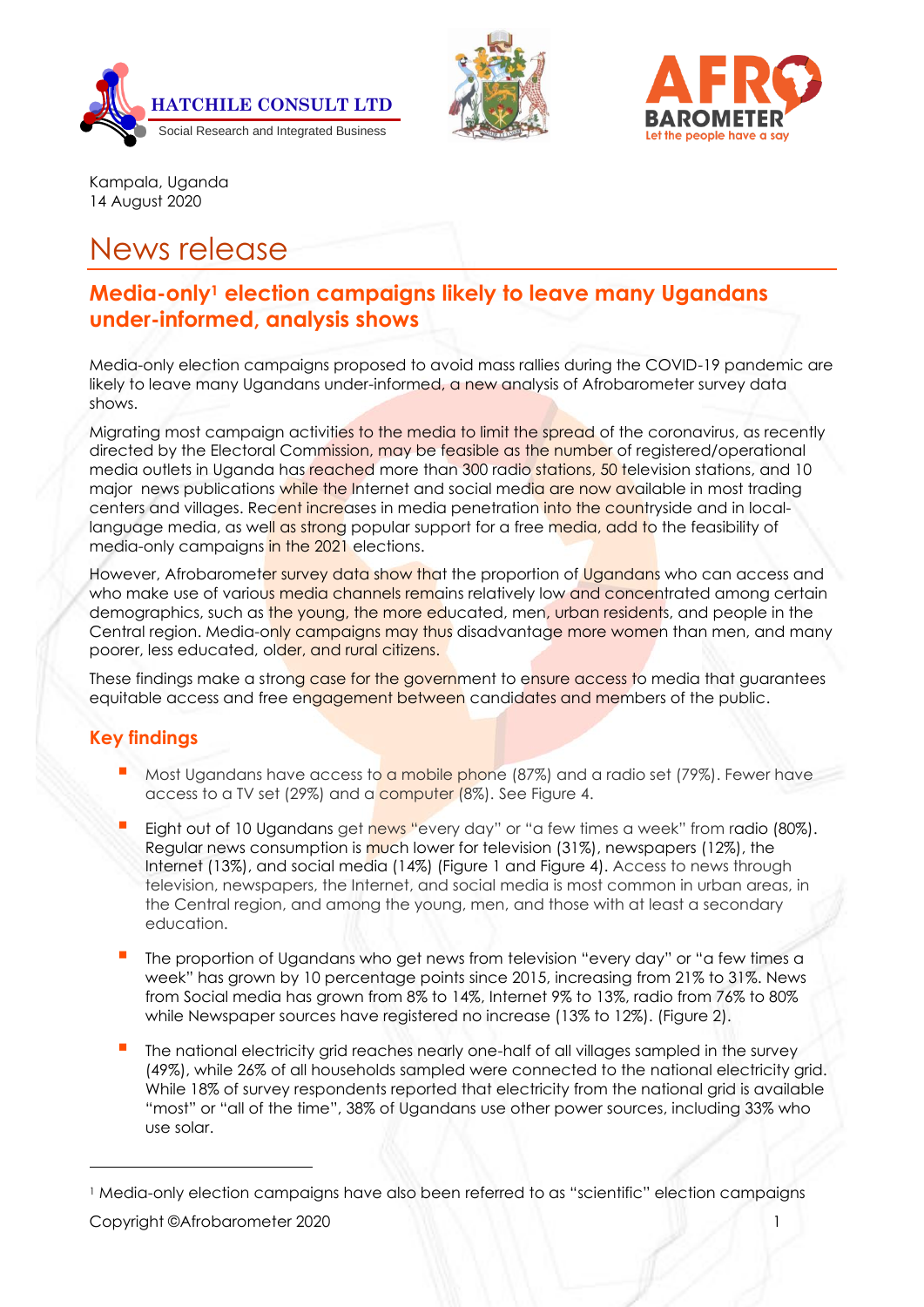

- The proportion of Ugandans who feel that the media usually provide fair coverage during election campaigns fell from 52% in 2015 to 37% in 2019.
- Most Ugandans endorse the media's right to publish freely without government restrictions (70%) and support the media's "watch-dog" role of investigating government mistakes and corruption (79%) (Figure 3). A majority (56%) also support unrestricted public access to the Internet. Only minorities are opposed to government restrictions on sharing information that criticizes or insults the president (29%) or is false (17%), as well as hate speech (22%).

# **Afrobarometer**

Afrobarometer is a pan-African, non-partisan survey research network that provides reliable data on African experiences and evaluations of democracy, governance, and quality of life. Seven rounds of surveys were completed in up to 38 countries between 1999 and 2018. Round 8 surveys in 2019/2020 are planned in at least 35 countries. Afrobarometer conducts face-to-face interviews in the language of the respondent's choice with nationally representative samples.

The Afrobarometer team in Uganda, led by Hatchile Consult, interviewed 1,200 adult Ugandans between 30 September and 31 October 2019*.* A sample of this size yields country-level results with a margin of error of +/-3 percentage points at a 95% confidence level. Previous surveys were conducted in Uganda in 2000, 2002, 2005, 2008, 2012, 2015 and 2017.

# **Charts**



### **Figure 1: Frequency of getting news by media source** | Uganda |2019

*Respondents were asked: How often do you get news from the following sources: Radio? Television? Newspaper? Internet? Social media? (% who say "don't know" or "refused" not plotted)*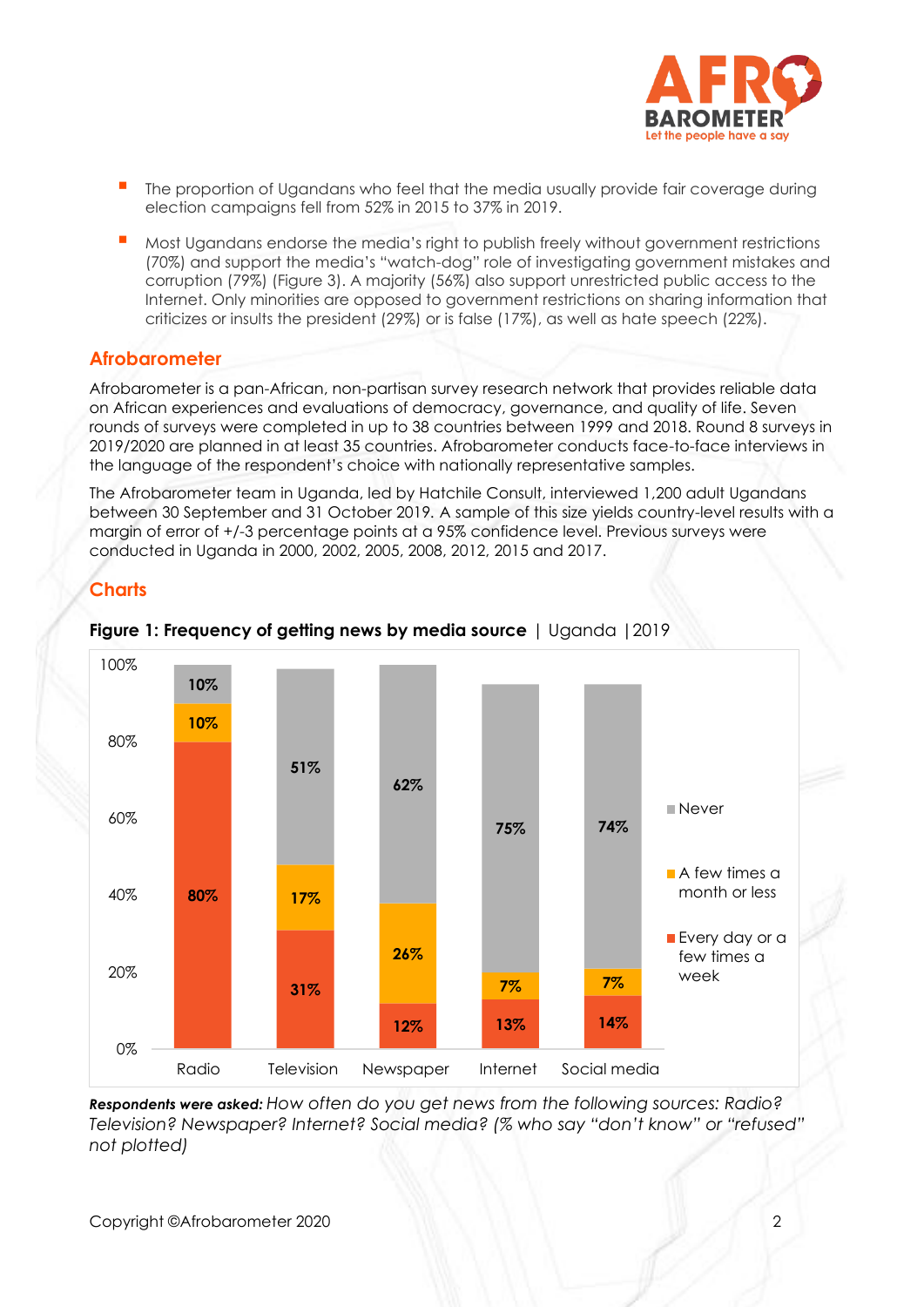



### **Figure 2: Trends in news regular media consumption** | Uganda | 2015-2019

*Respondents were asked: How often do you get news from the following sources? (% who say "every day" or "a few times a week")*



## **Figure 3: Public support for free media** | Uganda | 2019

#### *Respondents were asked:*

*Which of the following statements is closest to your view?* 

*Statement 1: The media should have the right to publish any views and ideas without government control. Statement 2: The government should have the right to prevent the media from publishing things that it disapproves of.* 

*(% who "agree" or "strongly agree" with each statement)*

*Which of the following statements is closest to your view?* 

*Statement 1: The news media should constantly investigate and report on government mistakes and corruption.* 

*Statement 2: Too much reporting on negative events, like government mistakes and corruption, only harms the country.* 

*(% who "agree" or "strongly agree" with each statement)*

Copyright ©Afrobarometer 2020 3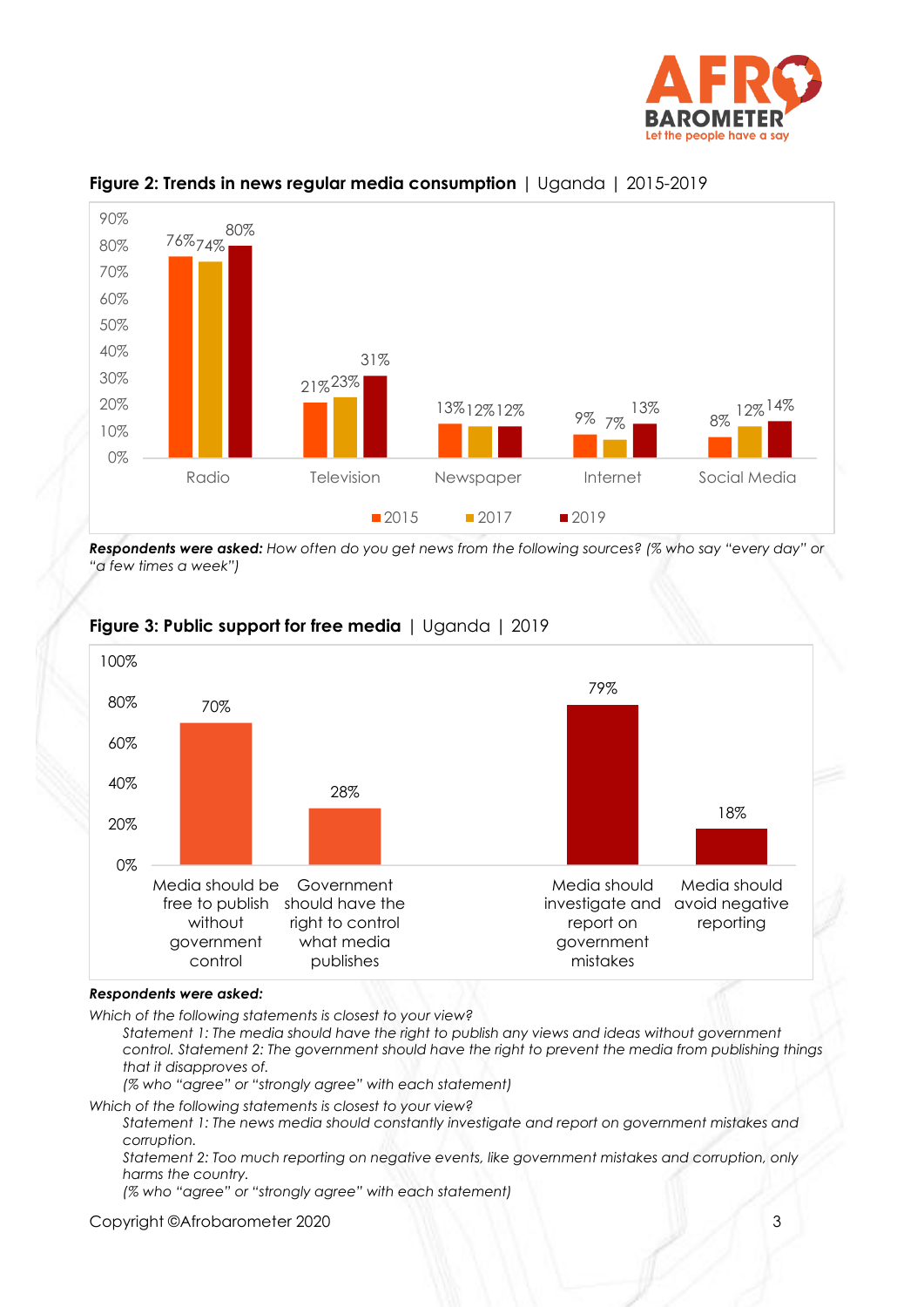

# **Figure 4: Access to and use of media |** Uganda | 2019



#### *Respondents were asked:*

#### *Mobile phone ownership and Internet usage:*

- *1. Which of these things do you personally own: A mobile phone? [If "no"]: Does anyone else in your household own one? (% who say they or someone else in household owns a mobile phone)*
- *2. [If "yes" to personally owning a mobile phone:] Does your phone have access to the Internet? (% "yes")*
- *3. How often do you get news from the following sources: Internet? (% who say "every day")*

#### *Radio, TV, and computer ownership and usage*

- *4. Which of these things do you personally own: Radio? Television? Computer? [If "no"]: Does anyone else in your household own one? (% who say they or someone else in household owns one)*
- *5. How often do you get news from the following sources: Radio? Television? Internet? (% who say "every day" or "a few times a week")*

#### *Newspapers and social media*

*6. How often do you get news from the following sources: Newspapers? Social media? (% who say "every day" or "a few times a week")*

Copyright ©Afrobarometer 2020 4